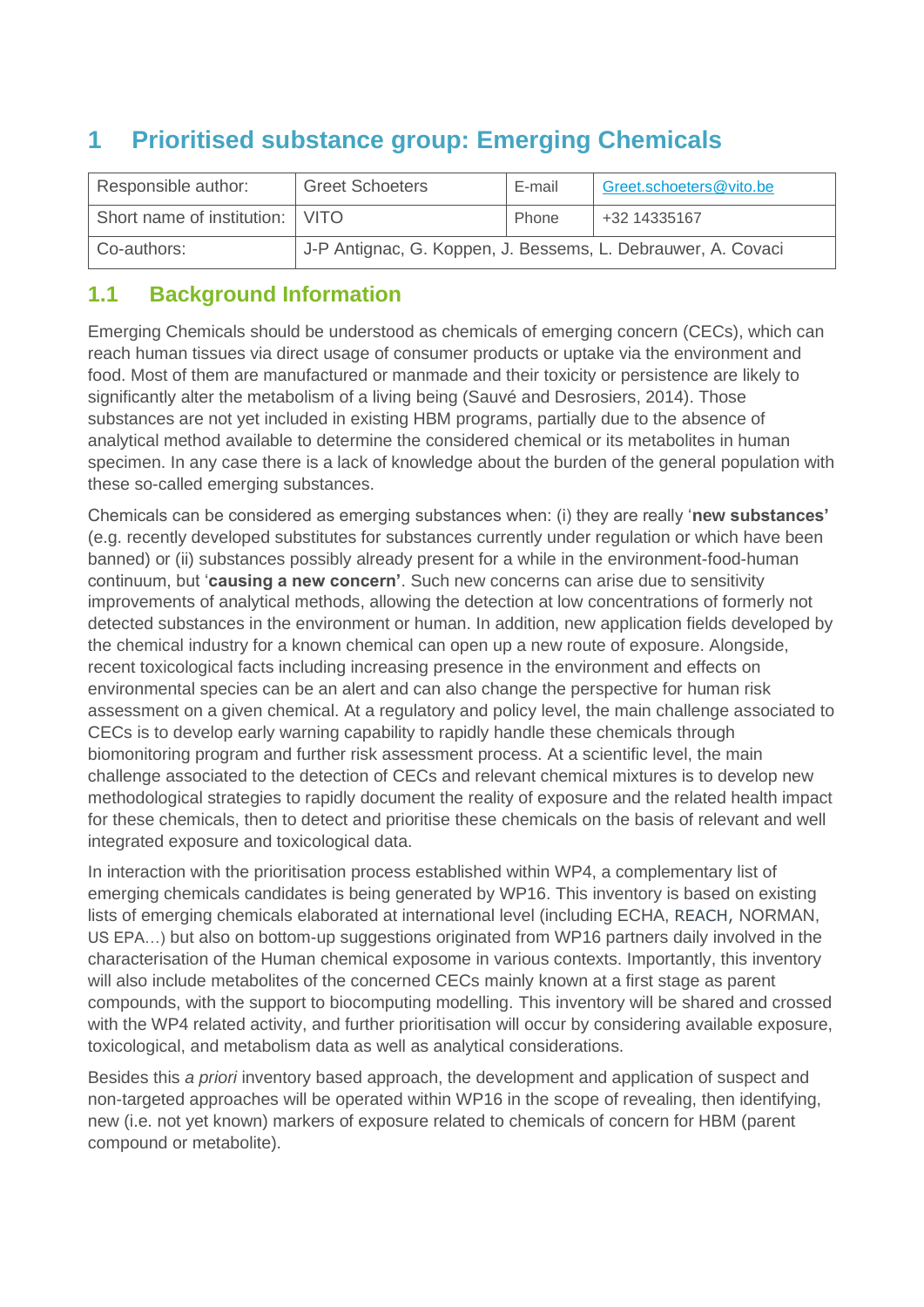#### **Suspect screening approaches**

"Suspects" are known compounds in terms of chemical name and structure which are expected ("suspected") to be present in a sample. The typical approach applied in this case is large-scale suspect screening aiming to generate semi-quantitative data and contribute to better prioritisation for further targeted developments. The same approaches are also helpful to elucidate the composition of complex mixtures by simultaneously generating exposure data for a wide range of markers from each individual sample. In most cases, analytical standards are not readily available and therefore, relevant analytical methods are not validated and compound identities not definitive. To some extent, suspect screening can be considered an extension of multi-class/multi-residue analysis, whereby some markers may be unambiguously identified and possibly quantified as per a targeted method, while others are mostly qualitatively measured. This qualitative annotation step refers to the assignment of a given compound identity to a signal detected by suspect or nontargeted approaches and relies on the elaboration and implementation of reference libraries to match the generated experimental data with structural descriptors (e.g., m/z, experimental or predicted Rt, MS/MS spectra) indexed from a list of a priori defined chemical compounds. Different levels of confidence for the annotation depending on the availabiliy of chemical descriptors need to be provided.

#### **Non-targeted screening approaches**

Non-targeted screening aims to detect "unknown unknowns" compounds without any a priori criteria, to identify potential new markers of exposure and toxicological concern. Generally, sample preparation and data acquisition are similar for suspect and non-targeted screening whereas data analysis/mining are different. Although highly challenging, this approach represents the most promising strategy to advance our knowledge of the human chemical exposome. In addition, it will enable better anticipation of future health threats and related risk assessment and regulatory dispositions. The development and implementation of NTS requires advanced capabilities and good integration of new front-of-science data management aspects (advanced data acquisition and processing facilities, bioinformatics and modelling tools). A solid basic knowledge of chemistry (MS, NMR, chemical synthesis) and biochemistry is essential to allow the unambiguous structural elucidation and relevant interpretation and contextualisation of compounds besides the revealed signals. NTS is then coming with new paradigm modifying the conventional hypothesis-driven research approach to a data generating hypothesis-driven approach, as a really open way to characterise biological samples.

Globally, work on emerging chemicals within the HBM4EU project aims at providing anticipation and early warning, and generating exploratory human data for guiding next orientations of HBM in terms of relevant targets. Concretely the outputs of this dedicated chemical group and associated WP16 are expected to contribute to further in terms of quantitative method development and inclusion of some exposure markers in future HBM programs. This is also referring to a reactivity process and ambition to minimise the delay before warning and real measurement at HBM scale. It is globally based on a principle of reality-driven approach, and a bottom-up characterisation of current human exposome as observed to help prioritisation of further investments and methodological effort targeted toward certain biomarkers of exposure rather than others.

Now all this proposed work in relation with emerging substances still remains a front-of-science associated to a significant level of necessary innovation and methodological research besides these clearly finalised objectives.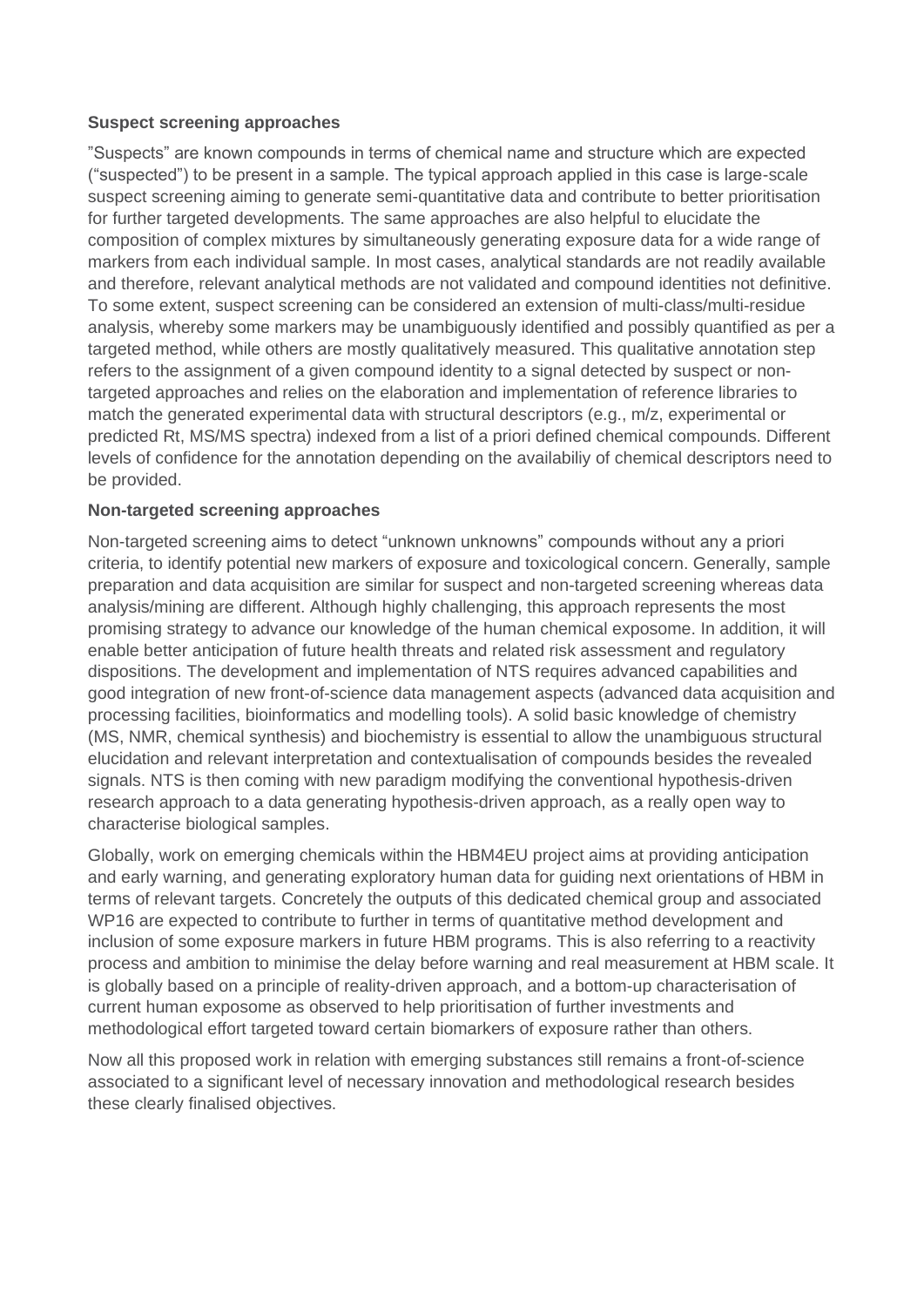### **1.2 Categorisation of Substances**

Emerging chemicals may fall in two categories.

The first one is related to a priori already identified substances. The second one is related to not yet known/identified substances. For the first category, the prioritisation process and related criteria established within WP4 will be used as a basis for dispatching the different compound candidates between Cat. C and Cat. D. In particular, main criteria considered for this categorisation will rely on (i) the investment needed in term of method development and (ii) the knowledge gap in term of exposure data. Indeed, the total number of substances finally classified into Cat. C after application of the systematic process developed within WP4 is expected to be very high. One part of these substances will be handled in WP9 with regard to the development and/or adaptation of appropriate quantitative methods. But realistically this will not be the case for the whole set of compound candidates. For some of these substances (constituting the Cat. D group), the development and application of a semi-quantitative suspect screening approach is then proposed in WP16, with the objective to generate a first level of data enabling to document the reality of human exposure and better justify further investment in a full quantitative and validated method development.

For the second category (constituting the Cat. E group), non-targeted screening approaches coupled to identification of unknowns capabilities and competences will be developed and applied in order to reveal, and further identify, new (i.e. not yet known) markers of exposure related to chemicals of concern for HBM (parent compound or metabolite). From a methodological point of view, this main component of the WP16 work plan will be based on the last generation of mass spectrometric technologies, that offer a unique and never achieved perspective for such global and untargeted sample characterisation. High resolution mass spectrometry, already in place in several labs in EU, will be the main support of these investigations, coupled to hyphenated competences in terms of data processing and analysis for extracting the relevant information from the generated global chemical profiles.

| Cat. | <b>Abbrev./ Acronym</b>                                                                                                          | <b>Systematic name</b>                                                   | <b>Regulation</b> |
|------|----------------------------------------------------------------------------------------------------------------------------------|--------------------------------------------------------------------------|-------------------|
| A    |                                                                                                                                  |                                                                          |                   |
| B    |                                                                                                                                  | $\,$                                                                     |                   |
| C    |                                                                                                                                  |                                                                          |                   |
| D    | a priori already identified compounds but<br>not yet measured in humans to be<br>measured by suspect target screening            | To be defined as a result of<br>the first year prioritisation<br>process |                   |
| Е    | substances measured by non-target<br>screening and (1) described in chemical<br>databases<br>or (2) not yet described (unknowns) |                                                                          |                   |

**Table 1-1: Substances included in the substance group, listed according to availability of toxicology and human biomarker data**

### **1.3 Objectives / Policy-related questions**

1. Providing early warning of presence of unknown and emerging concern chemicals in EU population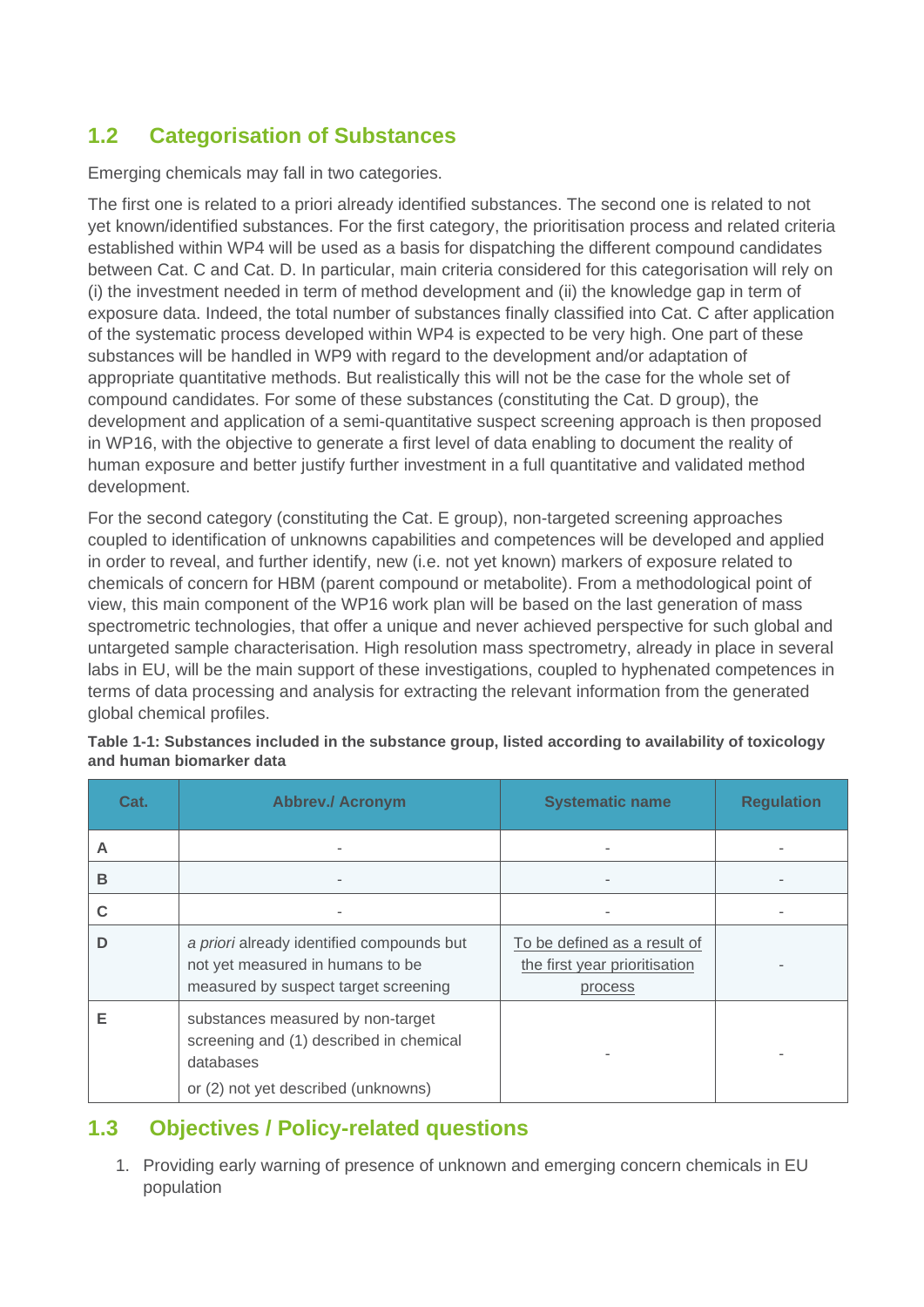- 2. Inform REACH process to identify substances of very high concern
- 3. Inform development of strategy for a non-toxic environment (7th Environment Action Programme)

### **1.4 Research activities to be undertaken**

#### **Table 12-2: Listing of research activities to be carried out to answer the policy questions**

| <b>Substance</b> | <b>Policy</b><br>question                                                                 | Available knowledge related to<br>policy question                                                                                                                                                  | Knowledge gaps / Activities needed to answer<br>policy question                                                                                                                                                                                                                                                                                                                                                                                                                                                                                                                                                                                                                                                                                                                                                                                                                                                                                                                                                                                                                                                                                                                                                                                                                                                              |  |
|------------------|-------------------------------------------------------------------------------------------|----------------------------------------------------------------------------------------------------------------------------------------------------------------------------------------------------|------------------------------------------------------------------------------------------------------------------------------------------------------------------------------------------------------------------------------------------------------------------------------------------------------------------------------------------------------------------------------------------------------------------------------------------------------------------------------------------------------------------------------------------------------------------------------------------------------------------------------------------------------------------------------------------------------------------------------------------------------------------------------------------------------------------------------------------------------------------------------------------------------------------------------------------------------------------------------------------------------------------------------------------------------------------------------------------------------------------------------------------------------------------------------------------------------------------------------------------------------------------------------------------------------------------------------|--|
| D                | Early<br>warning of<br>presence in<br><b>EU</b><br>population                             | Different inventories of emerging<br>chemicals exist internationally in<br>the field of environment, food<br>safety, registration of chemicals<br>for the REACH process,<br>occupational exposures | Inventarise existing lists or databases related to<br>emerging chemicals at international level to get a<br>good overview (WP16 Y1)<br>Check whether it is analytically feasible to monitor<br>substances on these lists in human samples.<br>➤<br>Develop prioritisation tool for analysis of these<br>chemicals based on kinetics and toxicological<br>properties, production volume and<br>policy/societal concerns (WP4).<br>➤<br>Improve suspect and non-targeted screening<br>methods to allow detection of emerging<br>chemicals (WP16) including effect directed<br>screening assays (WP14), improve and apply<br>these methods for different human matrices<br>(urine, blood, placenta, maternal milk, adipose<br>tissue, meconium) including sample<br>preparation, information extraction, data<br>processing and provide guidelines for method<br>validationperformance assessment and<br>QA/QC consolidation.<br>➤<br>Select biobanked samples for screening.<br>➤<br>Screen human matrices for the presence of<br>emerging chemicals. Collate existing data on<br>mammalian metabolism/distribution/excretion<br>of the selected Cat. D emerging chemicals. If<br>not available: predict potential metabolites<br>using computer models/software and existing<br>data as input for the screening above (WP12). |  |
|                  | Inform<br><b>REACH</b><br>process to<br>identify<br>substances<br>of potential<br>concern | REACH uses IT screening tools<br>to get information of potential<br>concern                                                                                                                        | Provide information on biological half-life in human<br>matrices and if possible also linkage to effect and<br>health outcomes (WP12).                                                                                                                                                                                                                                                                                                                                                                                                                                                                                                                                                                                                                                                                                                                                                                                                                                                                                                                                                                                                                                                                                                                                                                                       |  |